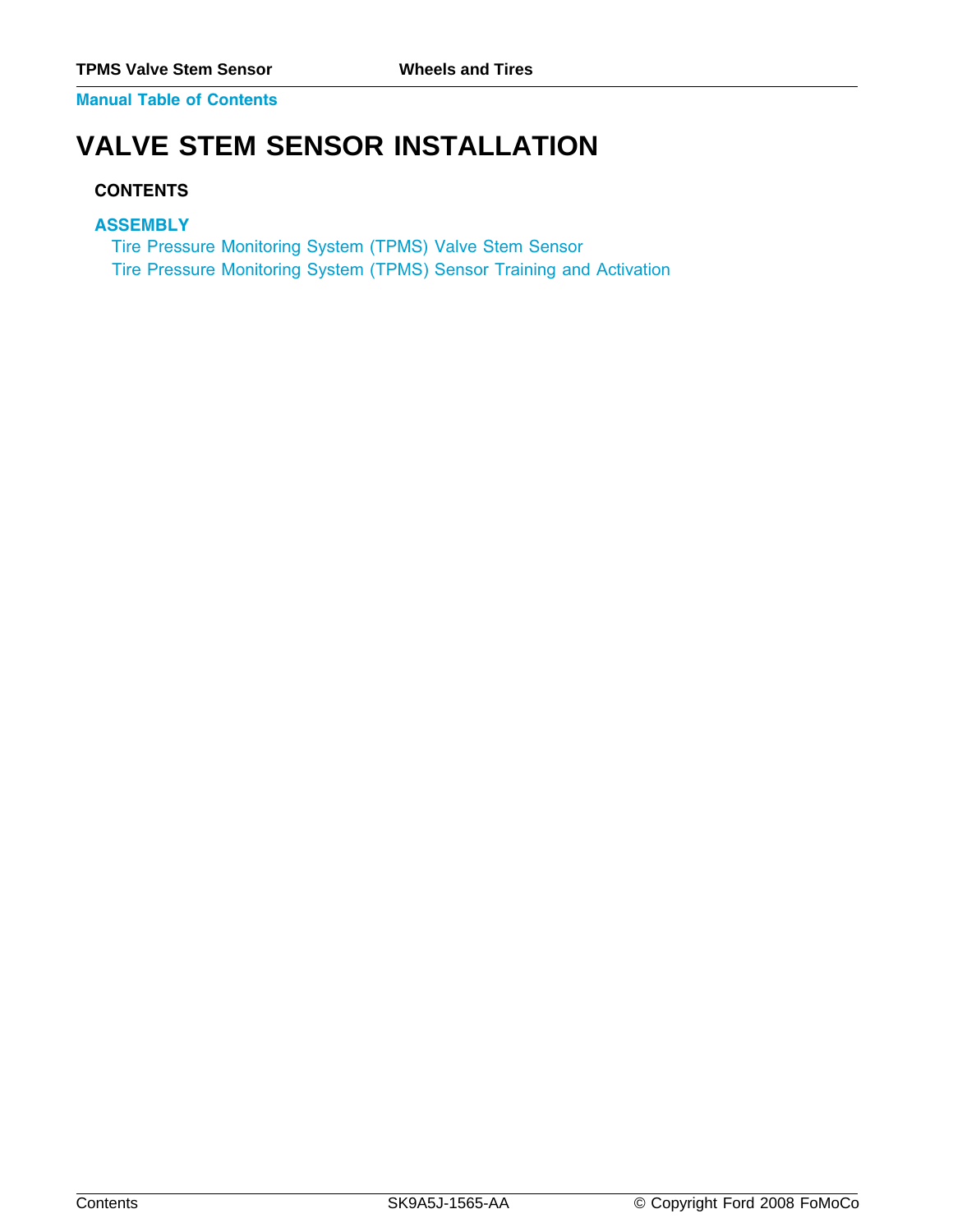# <span id="page-1-0"></span>**ASSEMBLY**

# **Tire Pressure Monitoring System (TPMS) Valve Stem Sensor**

**Special Tool(s)**





| .           |                    |                                               |  |      |                    |                                                         |  |  |  |
|-------------|--------------------|-----------------------------------------------|--|------|--------------------|---------------------------------------------------------|--|--|--|
| Item        | <b>Part Number</b> | <b>Description</b>                            |  | Item | <b>Part Number</b> | <b>Description</b>                                      |  |  |  |
|             | 1508               | Tire                                          |  | 4    | 1A189*             | Tire Pressure Monitoring                                |  |  |  |
| 2           | 1007               | Wheel                                         |  |      |                    | System (TPMS) sensor (a<br>new sensor assembly includes |  |  |  |
| 3           | 1700               | Valve stem and screw (also<br>part of $1A189$ |  |      |                    | W714266 screw and 1700<br>valve stem and cap)           |  |  |  |
| (Continued) |                    |                                               |  |      |                    | Valve stem-to-TPMS sensor<br>screw (part of 1700)       |  |  |  |

(Continued)

 $6<sup>1</sup>$ 3  $\overline{\mathbf{4}}$  $\frac{1.5 \text{ Nm}}{(13 \text{ lb-in})}$  $\left(5\right)$ 

N0095864

| <b>Item</b> | Part Number | Description                                  |  | <b>Item</b> | <b>Part Number</b> | <b>Description</b>                                                                                                                |
|-------------|-------------|----------------------------------------------|--|-------------|--------------------|-----------------------------------------------------------------------------------------------------------------------------------|
|             | 1508        | Tire                                         |  |             | $1A189*$           | Tire Pressure Monitoring<br>System (TPMS) sensor (a<br>new sensor assembly inclu<br>W714266 screw and 1700<br>valve stem and cap) |
|             | 1007        | Wheel                                        |  |             |                    |                                                                                                                                   |
|             | 1700        | Valve stem and screw (also<br>part of 1A189) |  |             |                    |                                                                                                                                   |
|             |             |                                              |  |             |                    |                                                                                                                                   |

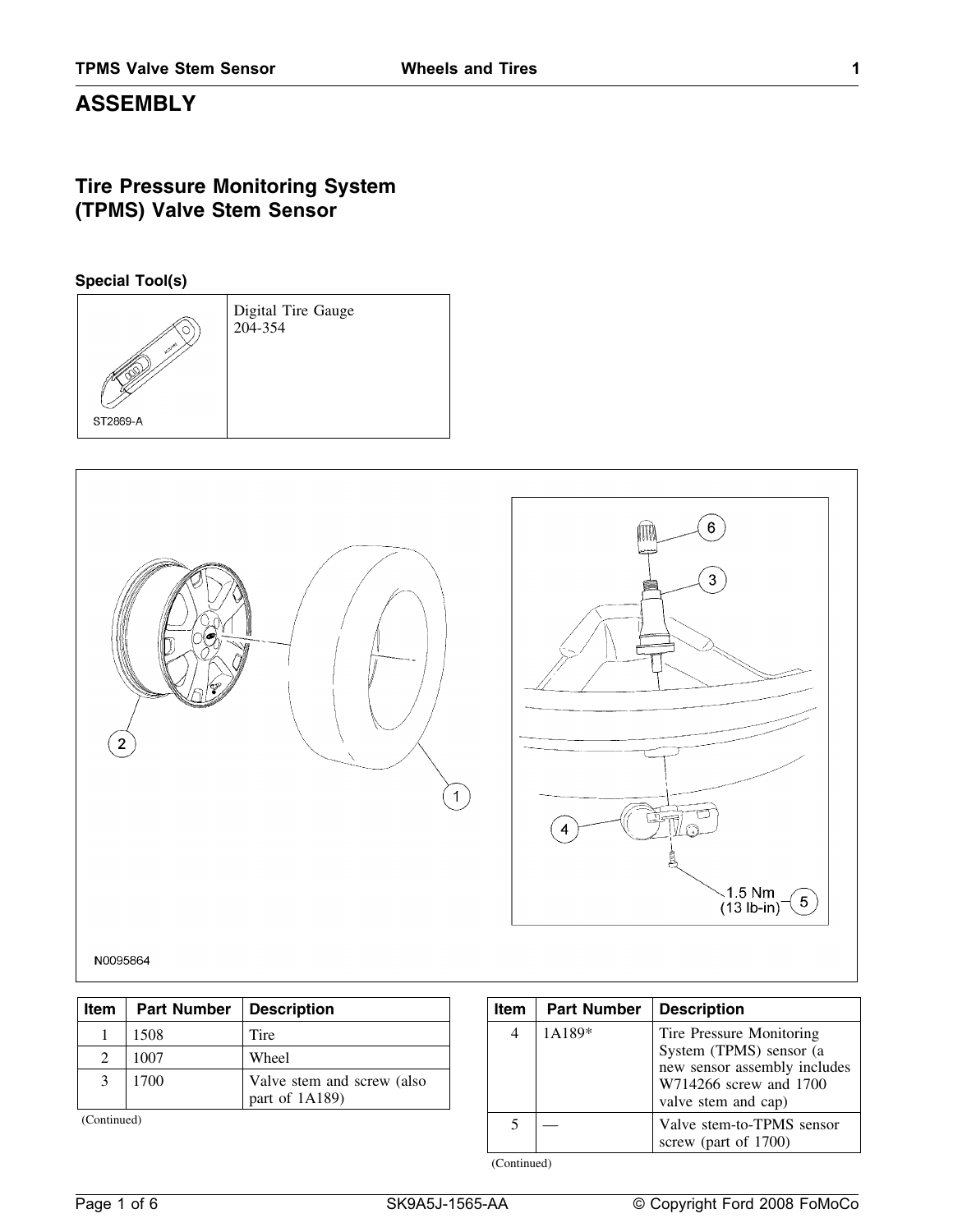#### **ASSEMBLY (Continued)**

|   | <b>Item   Part Number   Description</b> |                                        |
|---|-----------------------------------------|----------------------------------------|
| 6 | $\vert$ 1A163                           | Valve stem cap (also part of<br>1A189) |

\* Indicates Number of Parts in Kit Equals 4

#### **Assembly**

**WARNING: The tire pressure monitoring system (TPMS) sensor battery may release hazardous chemicals if exposed to extreme mechanical damage. If these chemicals contact the skin or eyes, flush immediately with water for a minimum of 15 minutes and get prompt** 2. *NOTICE:* **It is important to pull the valve medical attention. If any part of the battery is stem and Tire Pressure Monitoring System swallowed, contact a physician immediately. (TPMS) sensor assembly through the wheel When disposing of TPMS sensors, follow the rim hole in a direction parallel to the valve correct procedures for hazardous material stem hole axis. If the assembly is pulled disposal. Failure to follow these instructions may through at an angle, damage to the valve result in serious personal injury. stem and sensor assembly may occur.**

may result in damage to the Tire Pressure **Monitoring System (TPMS) sensor. Tire Pressure Monitoring System (TPMS)** 

*NOTICE:* **The Tire Pressure Monitoring System** Lubricate the valve stem with soapy water and **(TPMS) sensor is mounted to the valve stem.** install the valve stem and TPMS sensor

**Monitoring System (TPMS) sensor may result if the tire mounting is not carried out as instructed.**

**NOTE:** Use only the Digital Tire Gauge any time tire pressures are measured to be sure that accurate values are obtained.

1. *NOTICE:* **To prevent Tire Pressure Monitoring System (TPMS) sensor and valve stem damage, the valve stem must be installed onto the TPMS sensor and then installed into the wheel as an assembly.**

Install a new valve stem onto the sensor.

• Tighten the valve stem-to- sensor screw to 1.5 Nm (13 lb-in).



*NOTICE:* Failure to follow the instructions below *NOTICE:* Use care not to damage the wheel<br>surface when installing the valve stem and **sensor assembly.**

**NOTICE:** Damage to the Tire Pressure and a suitable valve stem installer.

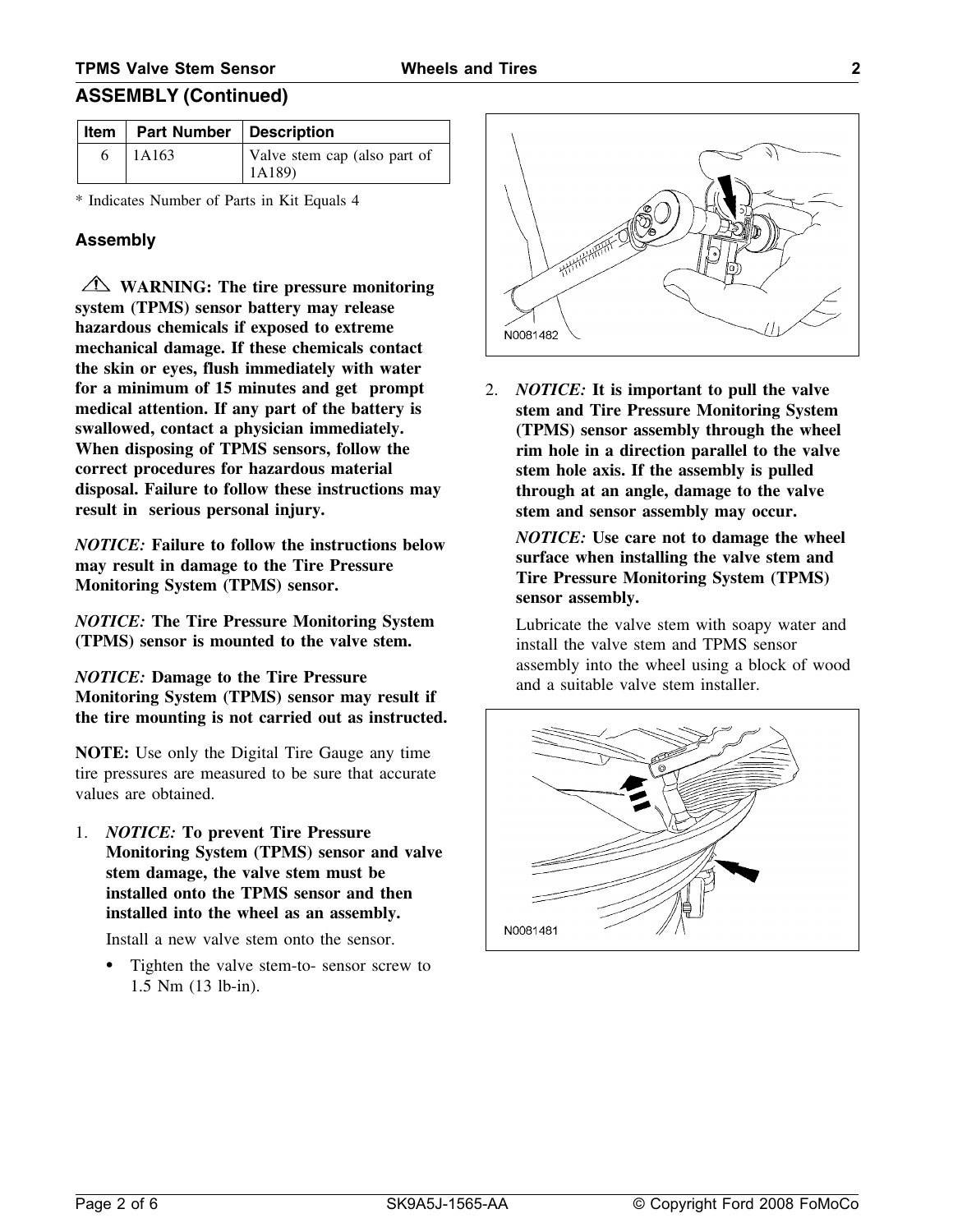# **ASSEMBLY (Continued)**

3. Make sure the valve stem rubber is fully seated against the wheel.



4. *NOTICE:* **Use only a soap and water solution the Tire Pressure Monitoring System (TPMS)** that accurate values are obtained. **sensor.** Inflate the tire to the pressure specified in the

machine, then lubricate and position the bottom Pressures. Refer to the installation instruction bead of the tire on the wheel. section of the Genuine Ford Accessories Web

5. Position the wheel to align the valve stem with  $\bullet$ Proceed to Step 8 if the tire beads do not the machine arm, at the 6 o'clock position, and mount the bottom bead of the tire.



- 6. Reposition the wheel to align the valve stem with the machine arm, at the 6 o'clock position, and mount the top bead of the tire.
- **to lubricate the tire. Use of anything other** 7. **NOTE:** Use only the Digital Tire Gauge any **than soap and water may result in damage to** time tire pressures are measured to make sure

Position the wheel on the turntable of the tire Chrome Accessory Wheel Restrictions and Tire Site.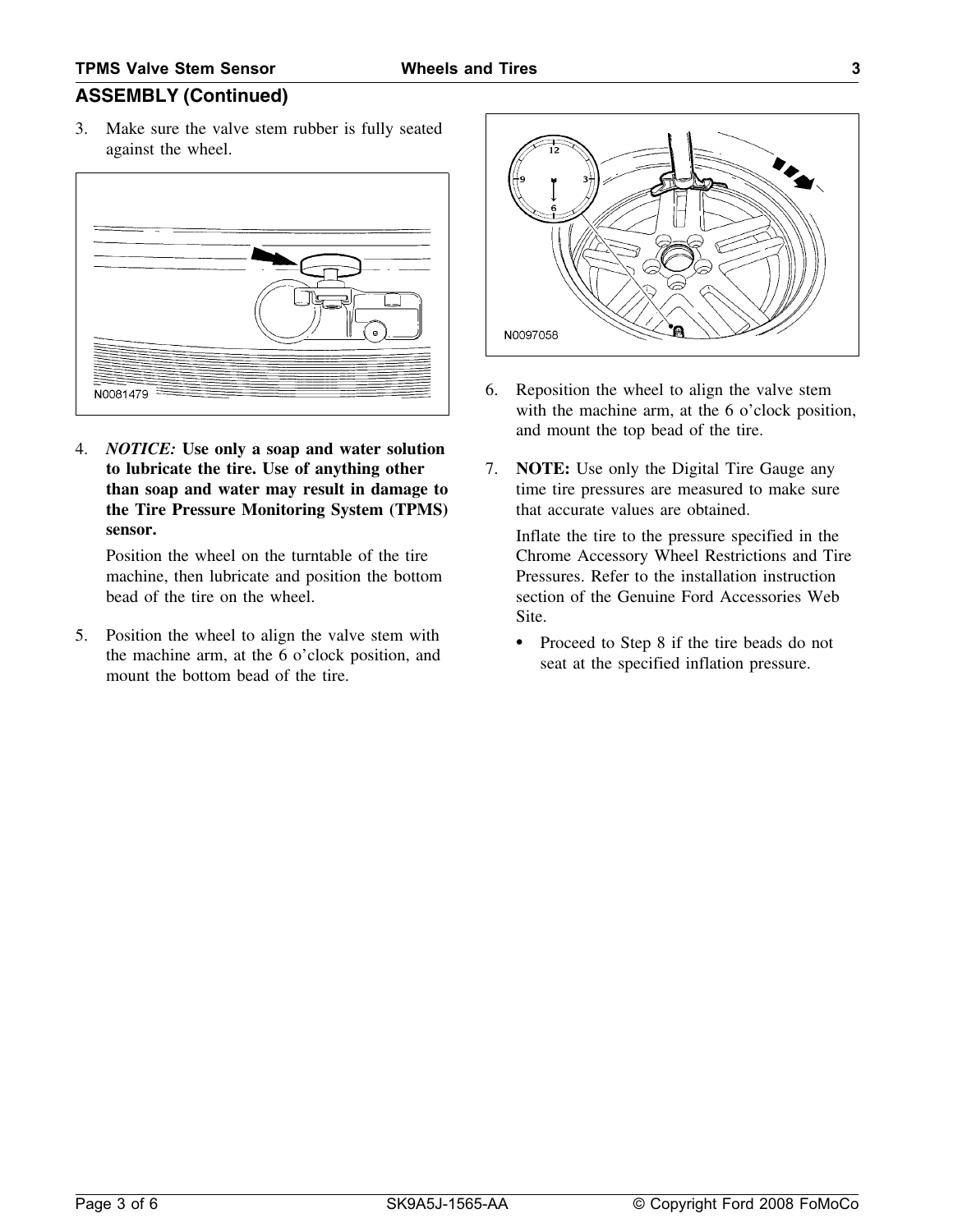### **ASSEMBLY (Continued)**

8.  $\triangle$  **WARNING:** If there is a need to 9. Install the wheel and tire. **exceed the maximum pressure indicated on the sidewall of the tire, in order to seat the beads, follow ALL the steps listed below. Failure to follow these steps may result in serious personal injury.**

**The following steps should only be carried out if the tire beads cannot be seated by inflating the tire up to the maximum inflation pressure listed on the tire sidewall.**

- 1 Relubricate the tire bead and wheel bead seat area.
- 2 Install a remote valve and pressure gauge.
- 3 Wear eye and ear protection and stand at a minimum of 3.65 m (12 ft) away from the wheel and tire assembly.
- 4 Inflate the tire using the remote valve and tire gauge until the beads have seated or until the pressure gauge is 138 kPa (20 psi) more than maximum inflation pressure on tire sidewall. If beads have not seated, deflate the tire and proceed to the next step.
- 5 Place the wheel and tire assembly in an OSHA-approved tire safety cage.
- 6 Inflate the tire using the remote valve and pressure gauge until the beads have seated or until the pressure gauge is 276 kPa (40 psi) more than maximum inflation pressure on the tire sidewall. **Do not exceed 276 kPa (40 psi) above the maximum pressure on tire sidewall. Install a new tire if the beads do not seat at this pressure.**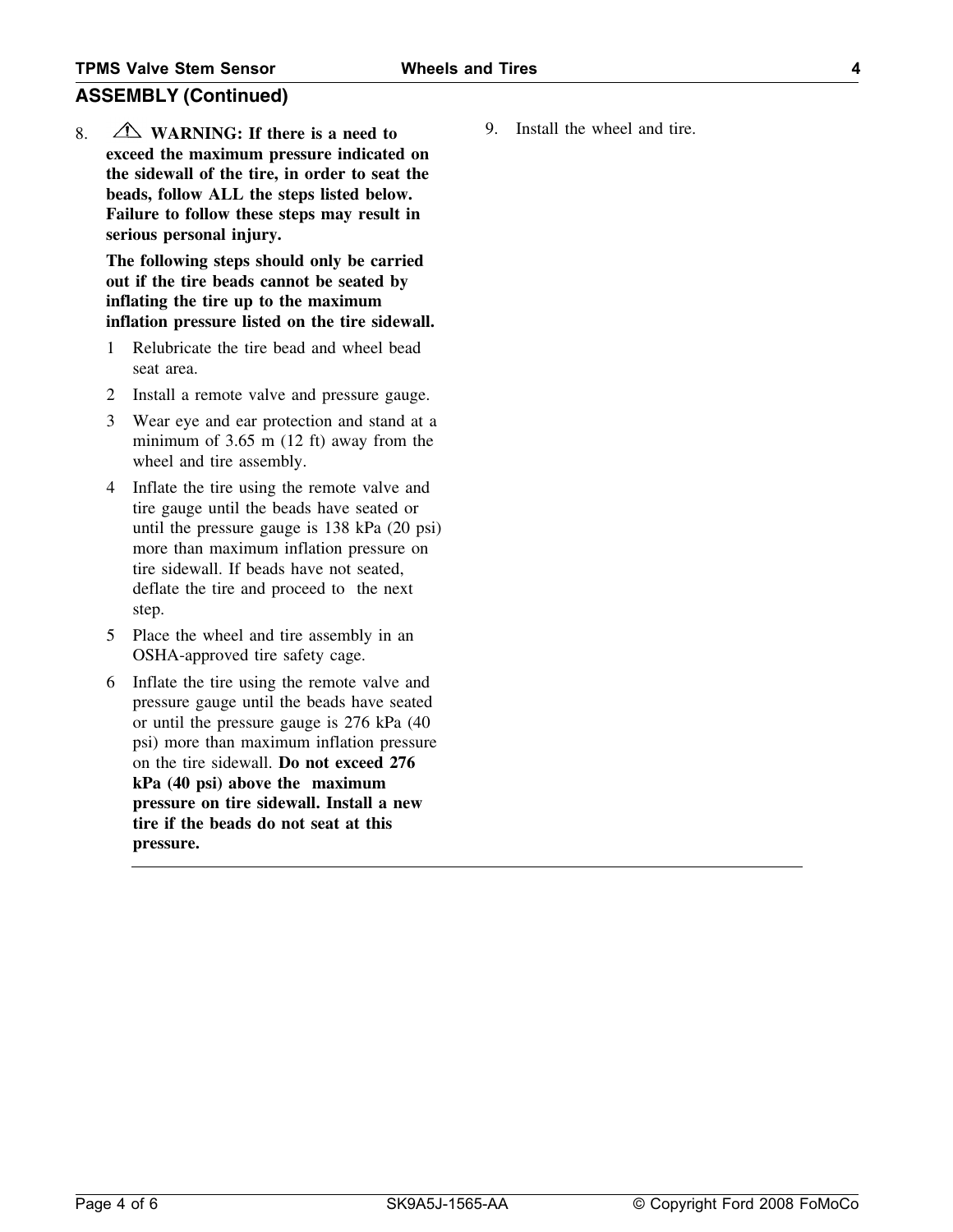# <span id="page-5-0"></span>**GENERAL PROCEDURES**

**Special Tool(s)**



**NOTE:** If the vehicle has been stationary for more than 30 minutes, the sensors will go into a 'sleep 4. Turn the ignition switch to the OFF position. mode'' to conserve battery power. It will be<br>necessary to wake them up so they will transmit the<br>latest tire pressure information to the Smart<br>Junction Box (SJB). For additional information,<br>refer to Tire Pressure Monitori refer to Tire Pressure Monitoring System (TPMS) Sensor Activation in this section. in the section of the training mode has indicator will flash if the training mode has

**NOTE:** The tire pressure sensor training procedure message center will display TRAIN LF must be done on a single vehicle, in an area without TIRE. radio frequency noise and at least 1 m (3 ft) away from other vehicles equipped with a Tire Pressure 6. **NOTE:** It may take up to 6 seconds to activate Monitoring System (TPMS). a tire pressure sensor. During this time, the Tire

motors and appliance operation, cellular telephones, remote transmitters, power inverters and portable Place the Tire Pressure Monitor Activation Tool entertainment equipment. on the LF tire sidewall opposite (180 degrees)

**NOTE:** If a sensor does not respond to the Tire **button** on the Tire Pressure Monitor Activation Pressure Monitor Activation Tool, attempt to Tool. The horn will sound briefly to indicate activate the same sensor with the Tire Pressure that the tire pressure sensor has been Monitor Activation Tool. If the sensor still does not recognized by the SJB. respond, move the vehicle to rotate the wheels at least one-fourth of a turn and attempt to activate the same sensor again.

**NOTE:** The SJB has a 2-minute time limit between sensor responses. If the SJB does not recognize any 1 of the 4 tire pressure sensors during this time limit, the horn will sound twice and the message center (if equipped) will display TIRE NOT TRAINED REPEAT and the entire procedure must be repeated.

**NOTE:** For vehicles with different front and rear tire pressures (such as the E-Series and certain *F*-Series), the tire pressure sensors must be trained Tire Pressure Monitoring System<br>
(TPMS) Sensor Training and<br>
Activation<br>
Activation<br>
Activation<br>
Activation<br>
Activation<br>
Activation<br>
Activation<br>
Activation<br>
Activation<br>
Activation<br>
Activation<br>
Activation<br>
Activation<br>
Activ vehicles with the same tire pressure for front and rear tires, tire rotation will not affect the system.

- Activation Tool, Tire Pressure 1. Turn the ignition switch to the OFF position, Acuvation 1001, The Fressure<br>Monitor then press and release the brake pedal.
	- 2. Cycle the ignition switch from the OFF position to the RUN position 3 times, ending in the RUN position.
	- 3. Press and release the brake pedal.
	-
	- - been entered successfully. If equipped, the
- Radio frequency noise is generated by electrical<br>motors and appliance operation cellular telephones<br>in place 180 degrees from the valve stem.

from the valve stem. Press and release the test that the tire pressure sensor has been